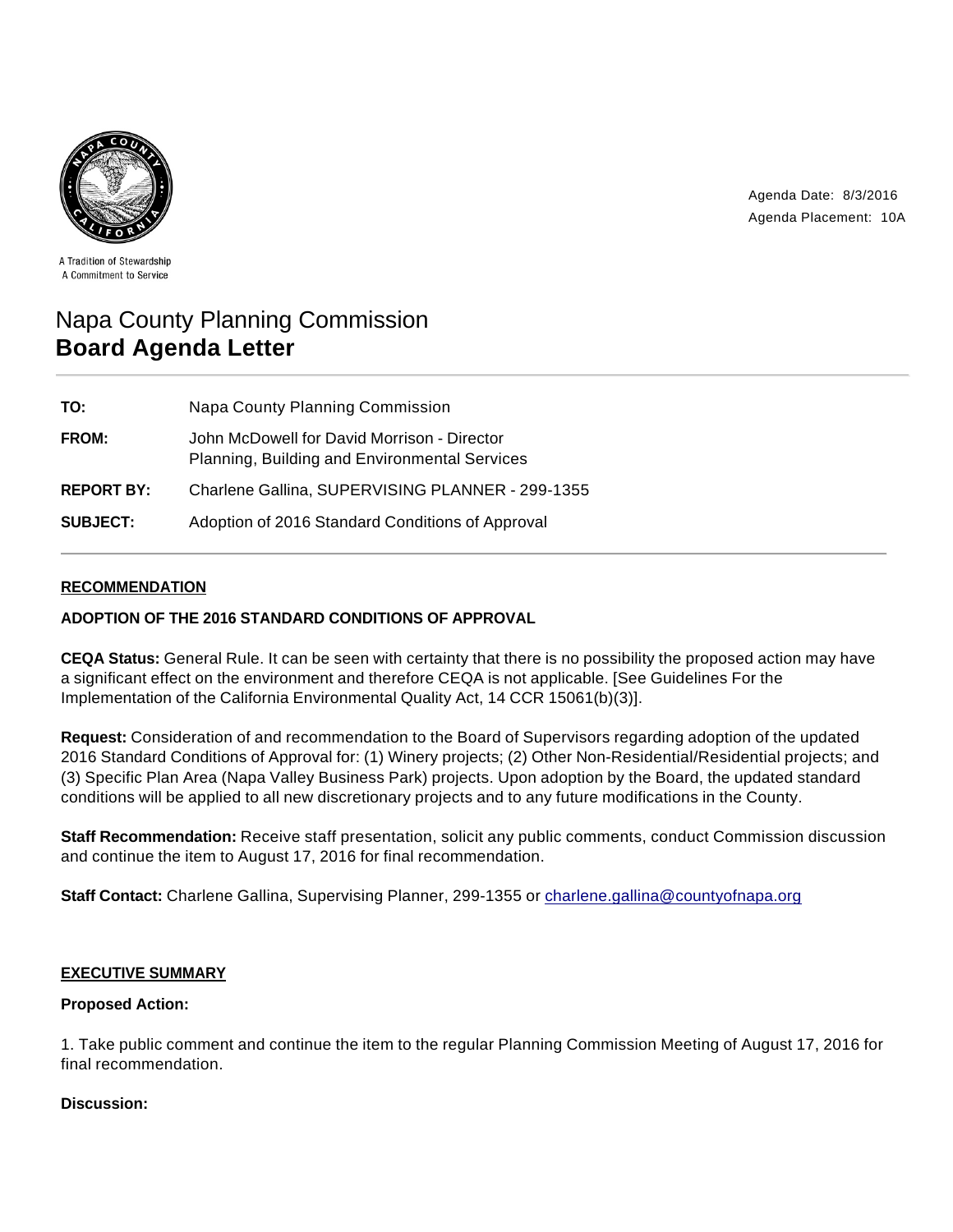Since the mid-1980's, the County has relied upon a template of standard conditions of approval for applying uniform requirements to development approvals consistent with current standards. Since the majority of use permit applications processed by the County pertain to wineries, over time this template has evolved into a set of standard conditions for wineries. The last update to the conditions occurred in December 2012, primarily to reflect the Department's structural reorganization, clarify regulatory intent, and improve overall disclosure for customers. A set of standard conditions was also adopted for other (non-winery related) projects associated with commercial, residential, institutional, and industrial development. Since 2012, there have only been minor changes to the standard conditions in response to the new 2015 Water Availability Analysis (WAA) Policy and direction from the Board in connection with appeal hearings on winery projects.

In an effort to make the conditions more streamlined and triggered by project milestones, staff has reorganized the conditions and is proposing that a new set of standard conditions be adopted for: (1) Winery projects; (2) Other Non-Residential/Residential projects; and (3) Specific Plan Area (Napa Valley Business Park) projects. On June 22, 2016, the proposed restructured conditions were transmitted to regular customers of the Napa County Planning, Building and Environmental Services (Stakeholder List) to solicit feedback and comment prior to this meeting. The Planning Commission and Board of Supervisors were also included in this outreach. As presented, the attached proposed Standard Conditions have been reorganized into project milestones for ease of use by contractors, engineers, the permittee, property owners, and County Staff. Furthermore, proposed wording has been modified to ensure consistency and clarity, and to avoid duplication. Staff has also incorporated standardized project-specific conditions that have been applied to projects over the years, and has added conditions from the Building Division and Fire Department to provide more information regarding the permitting process and expectations when applying for such permits. The only significant changes proposed relate to the "Well" condition and how prior conditions of approval for winery use permit modifications will be brought forward. Staff has renamed the "Well" condition to "Ground Water Management – Wells" and updated the condition to address implementation of the Water Availability Analysis (WAA) assessments thereby requiring monitoring activities on all discretionary projects. In light of comments received to date on the proposed "well" condition, for the Commission meeting on August 17th, staff will be proposing two standard conditions for wells instead of the one attached herein. One condition will require groundwater monitoring activities within "hillside" areas, the "Carneros" area,"all other parcels" or questionable groundwater areas (i.e., Calistoga, Northeast Study Area). The other condition will give the County the ability to request monitoring in the future if the water usage is impacting nearby wells or groundwater supplies but monitoring would not be required outright. This condition will generally apply to those discretionary projects located on the Napa Valley Floor. Regarding modifications to winery use permits, Staff proposes that in lieu of the existing process which has a condition that simply incorporates by reference all prior use permit conditions of approval (whether still applicable or not), instead only the applicable prior operational and non-construction conditions of approval would be carried forward or "integrated" into the current approval documents. The prior conditions would be specifically listed which would alleviate the need for applicants and Staff to try and decipher which prior conditions remain applicable. Integration of prior conditions will prevent inconsistencies and conflicting requirements between old and new use permit conditions of approval, streamline the entitlement process and remove inefficiencies. Staff proposes that this pilot integration process initially be applied to Major Modification applications only as it will be time consuming, labor intensive and require cooperation and input from applicants. Staff further proposes that after one year, staff will report to the Board and the Commission about the pilot integration process, including any feedback received from permittees on the process and ways to improve it before applying it to applications for Minor and Very Minor Modifications.

This item is not a public hearing, however, staff is recommending that the Commission receive testimony from any interested member of the public prior to Commission discussion. In response to the comments received to date by stakeholders and elected/appointed officials, staff is requesting continuance of this item to August 17th to allow additional time to address comments received to date before the Commission makes its final recommendation.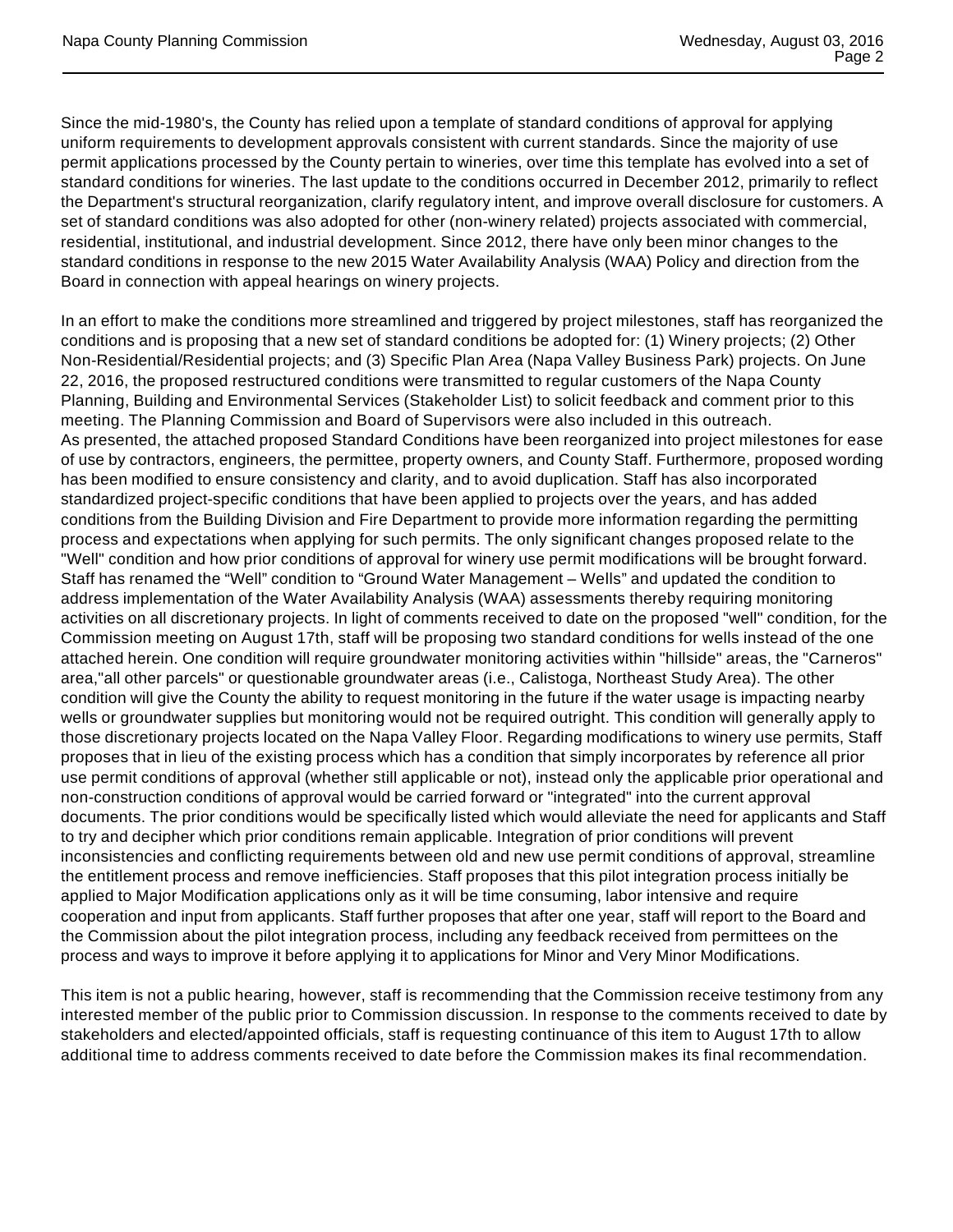### **FISCAL IMPACT**

Is there a Fiscal Impact? No

#### **ENVIRONMENTAL IMPACT**

General Rule. It can be seen with certainty that there is no possibility the proposed action may have a significant effect on the environment and therefore CEQA is not applicable. [See Guidelines For the Implementation of the California Environmental Quality Act, 14 CCR 15061(b)(3)].

#### **BACKGROUND AND DISCUSSION**

It is staff's intent that the Planning Commission recommend adoption and that the Board of Supervisors ultimately adopt a set of standard conditions that would apply to all winery related projects as well as all non-winery related projects located in the Specific Plan Area (Napa Valley Business Park) and other areas of the County such as: 1) a use permit for new or modified commercial, residential, institutional, and industrial development; 2) variance related requests; 3) conservation regulation exceptions; 4) viewshed projects; 5) road modifications in conjunction with use permits or a building permit; and 6) tentative parcel map applications. These standard conditions, once adopted by the Board, could not be changed on individual projects and would be applied on all future discretionary projects until such time as they are modified by the Board. Future modifications to the standard conditions except for project specific mitigation measures and/or conditions would only occur if adopted by the Board through a public process. Staff proposes that the conditions be reviewed every five (5) years or as needed by the Commission and Board. Staff would appreciate feedback from the Commission regarding the frequency of this review period.

#### **Proposed Format Changes:**

As presented, the attached proposed Standard Conditions have been reorganized into nine (9) project milestones for ease of reference as follows:

- 1. Project Scope
- 2. Compliance with Other Departments and Agencies
- 3. Payment of Fees as Prerequisite For Issuance of Permits
- 4. Prior to Issuance of a Grading Permit and/or Building Permit
- 5. Project Construction
- 6. Prior to Authorization of a Temporary Certificate of Occupancy
- 7. Prior to Issuance of a Final Certificate of Occupancy
- 8. Operational Characteristics of the Project
- 9. Miscellaneous

This format was proposed as it follows the logical sequence of preconstruction, construction and ultimately operational requirements for a project. Therefore, former standard conditions have been rewritten, reorganized and inserted into these various categories or milestones.

#### **Proposed Language Wording Changes:**

Wording of the Standard Conditions has been modified to standardize the language, ensure consistency, provide clarity, and avoid duplication. They have been reorganized into project milestones for ease of use by contractors,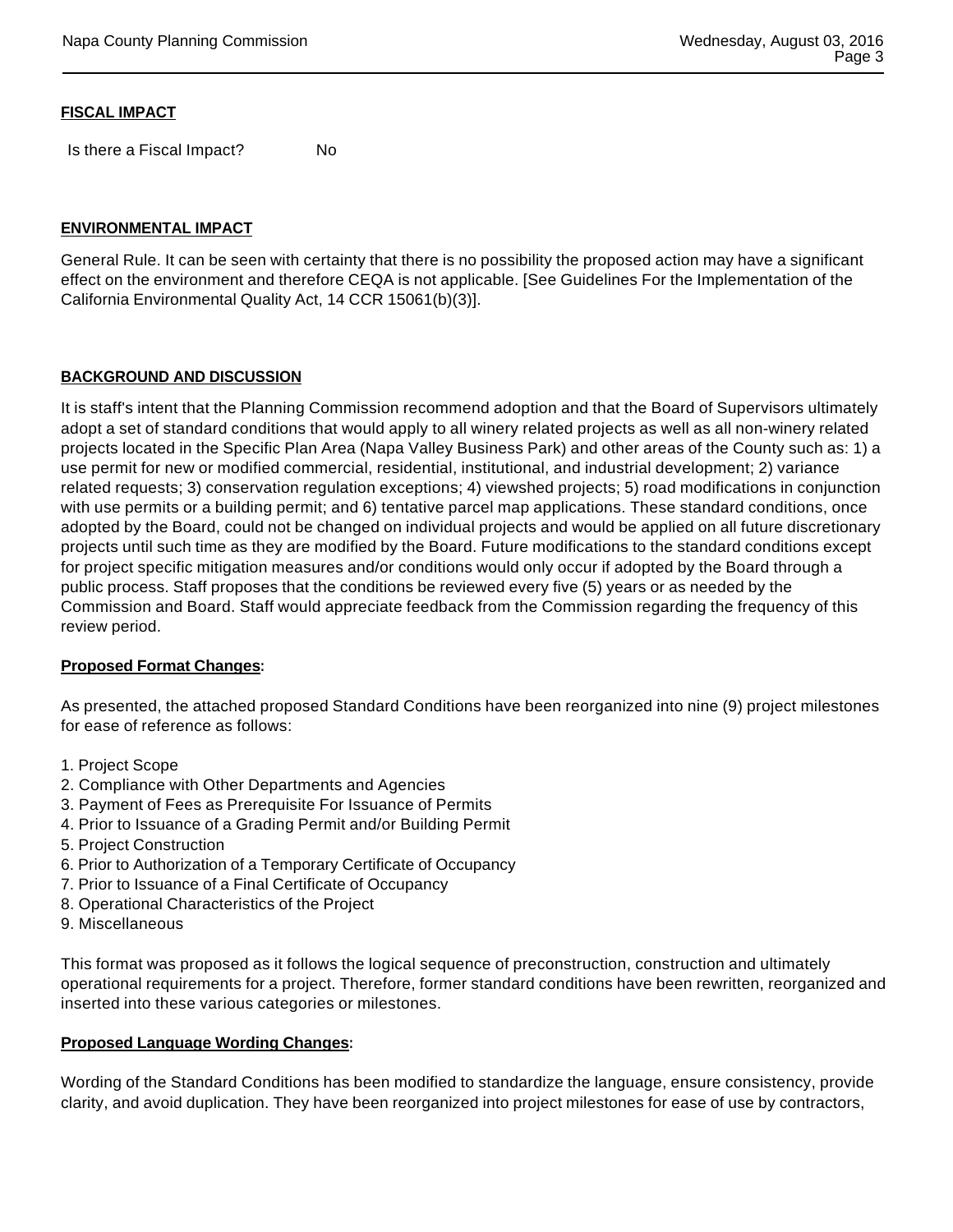engineers, the permittee, property owners, and County Staff. Staff has also incorporated standardized project specific conditions that have been applied to projects over the years, and has added conditions from the Building Division and Fire Department to provide more information regarding the permitting process and expectations when applying for such permits.The only significant changes proposed relate to the "Well" condition and how prior conditions of approval for winery use permit modifications will be brought forward. Staff has renamed the "Well" condition to "Ground Water Management – Wells" and updated the condition to address implementation of the Water Availability Analysis (WAA) assessments thereby requiring monitoring activities on all discretionary projects. In light of comments received to date on the proposed "well" condition, for the Commission meeting on August 17th, staff will be proposing two standard conditions for wells instead of the one attached herein. One condition will require groundwater monitoring activities within "hillside" areas, the "Carneros" area,"all other parcels" or questionable groundwater areas (i.e., Calistoga, Northeast Study Area). The other condition will give the County the ability to request monitoring in the future if the water usage is impacting nearby wells or groundwater supplies but monitoring would not be required outright. This condition will generally apply to those discretionary projects located on the Napa Valley Floor. Both conditions would include special provisions for imported water and require the permittee to participate in including their well in the County's Groundwater Monitoring program upon the County's request.

# **Proposed Application of Previous Conditions of Approval:**

Lastly, Staff is proposing a condition and procedure that would carry over previous non-construction and/or operational conditions of approval for Major Modification applications only at this time. There are thousands of private properties within County jurisdiction that contain some form of existing discretionary land use entitlement. The most common entitlements are winery use permits. Many of these land use entitlements are quite complex involving companion actions such as a parcel map, viewshed, road and/or conservation exception, and/or variance. Layered entitlements are also quite common where a use permit has subsequently been modified with major, minor and/or very minor use permit modifications, with many instances of multiple subsequent modifications.

Generally (and obviously), the older and larger a project becomes, the more complex its land use entitlement will become, which raises a general customer service question of how to best manage this inevitability. Presently, the County looks at each subsequent entitlement independently. As such, it is typical for a subsequent use permit modification to contain a condition of approval declaring that if a conflict exists between a newer condition and a previous condition, then the newer condition prevails. This approach has worked for the County for decades as there are certain efficiencies in simply acting on the new entitlement request without comprehensively evaluating the degree of impact the new update has on the applicability of old conditions. After all, many use permit modifications are in themselves one dimensional having little to no bearing on many aspects of the overall entitlement, such as a modification to add a crush pad cover to an existing crush pad. The crush pad cover has no nexus affecting previously approved visitation and/or marketing levels. Thus, in that case, it is efficient for staff to simply look at the crush pad without exploring visitation/marketing aspects. This approach does have its downsides. The most evident downside is the common appearance of conflicting information found spanning several use permit modification files. For example, an original use permit may indicate 10 employees, and a subsequent crush pad cover modification application might restate that number as 20 employees. Similarly, conditions of approval may state in one action that no outdoor activities are allowed and another one may state that they are allowed. Often, this results in considerable effort for staff and applicants to try and determine which condition or project description applies and which one has been superseded, often resulting in interpretational differences. Lastly, it is quite common for standardized conditions of approval to be repeated, either verbatim or in slightly altered next generation wording, from approval to approval. It is possible to have a series of use permit modifications over a period time each with a slightly different condition regarding storage of hazardous materials.

Given this, staff is looking into the possibility of changing how use permit modifications and other subsequent land use actions could be improved to reduce these downsides. Two concepts are under evaluation. First is the concept of "consolidation", which simply means that all previous use permit conditions will be compiled into a